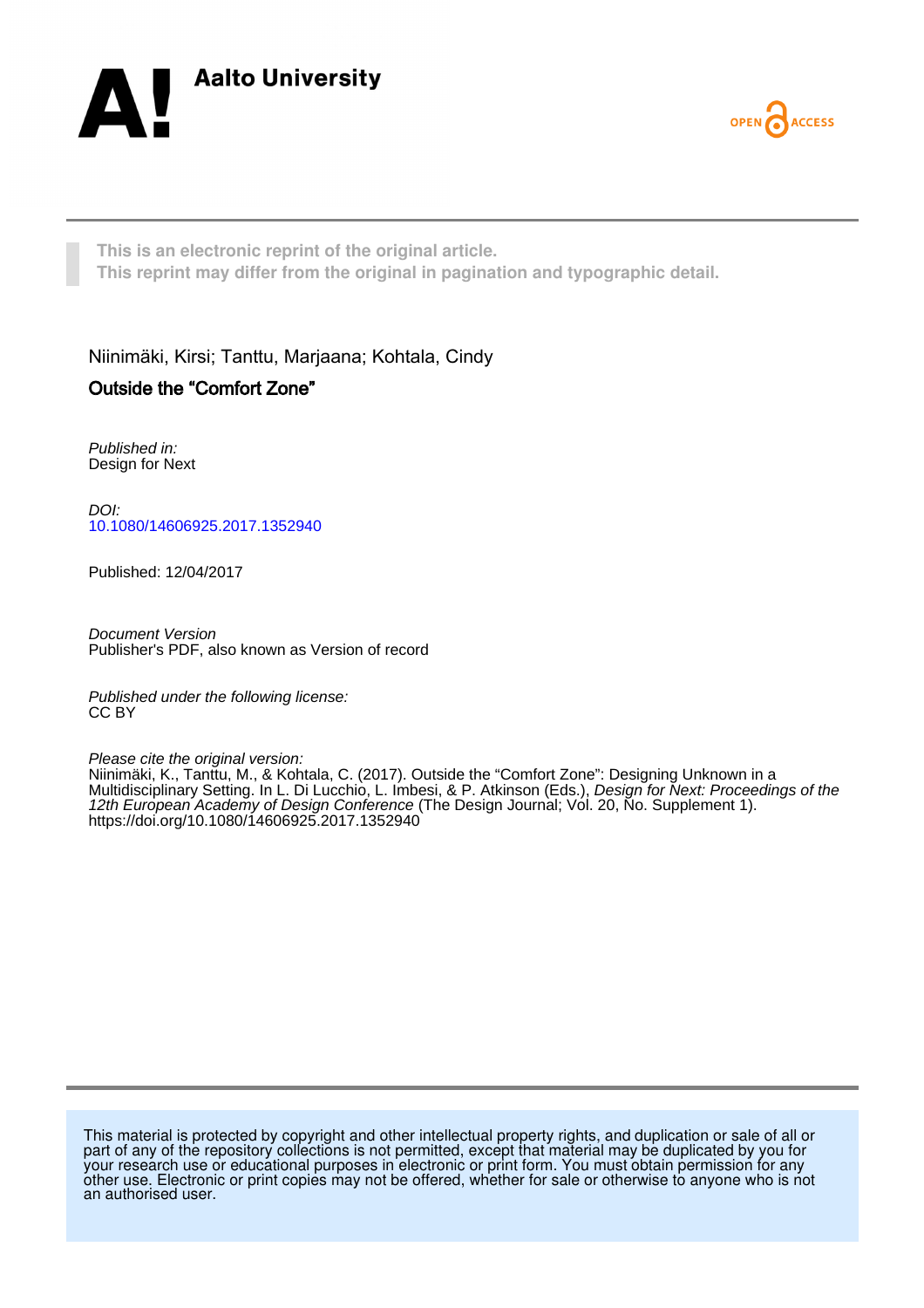*Design for Next*

*12th EAD Conference Sapienza University of Rome 12-14 April 2017*

## **DESIGN FOR NEXT**  $E|A|D|12 - R|OM$

# **Outside the "Comfort Zone".** Designing the Unknown in a Multidisciplinary Setting

Kirsi Niinimäki<sup>a\*</sup>, Marjaana Tanttu<sup>a</sup>, Cindy Kohtala<sup>a</sup>

a Aalto University, School of Arts, Design and Architecture, Design Research, Finland [\\*kirsi.niinimaki@aalto.fi](mailto:*kirsi.niinimaki@aalto.fi)

**Abstract:** This paper presents a case study where the early stage of multidisciplinary collaboration is investigated. In the studied case designers work together with material scientists, market experts and the manufacturing industry to develop new textile fibres from waste using novel innovations in chemical recycling. The studied project is defined to be design-driven, and it aims at material innovation through multidisciplinary collaboration. This paper focuses on the first round, the initiative stage where different disciplines learn to collaborate and where the "unknown" is designed: the attributes for the future material. The data covers the first 12-month period in the project and meetings, workshops and communications in the project during this time. The participant observation approach is used. The results show that multidisciplinary collaboration needs participants' readiness to step outside the practices of their discipline and learn collaboration. Further knowledge intermediators are needed for bridging knowledge gaps between different disciplines.

**Keywords:** Design-driven, Multidisciplinary, Innovation, Material Innovation

## **1. Introduction**

DDMI, Design-driven material innovation, is a novel process, and it challenges the designer's role, knowledge base and way of working. Traditionally the material and its attributes are known when the design process starts. A material-driven NPD (New Product Design) process is based on this approach, and a new product and its functions can be designed based on known material attributes. On the other hand NPD can start from the product idea and materials are selected to best suit the target product's functions. In the current case designers have to dive much deeper and step outside their comfort zone and knowledge area to understand material researchers and their challenges in the material development process. This approach creates new challenges in the design process and extends the current understanding of design thinking.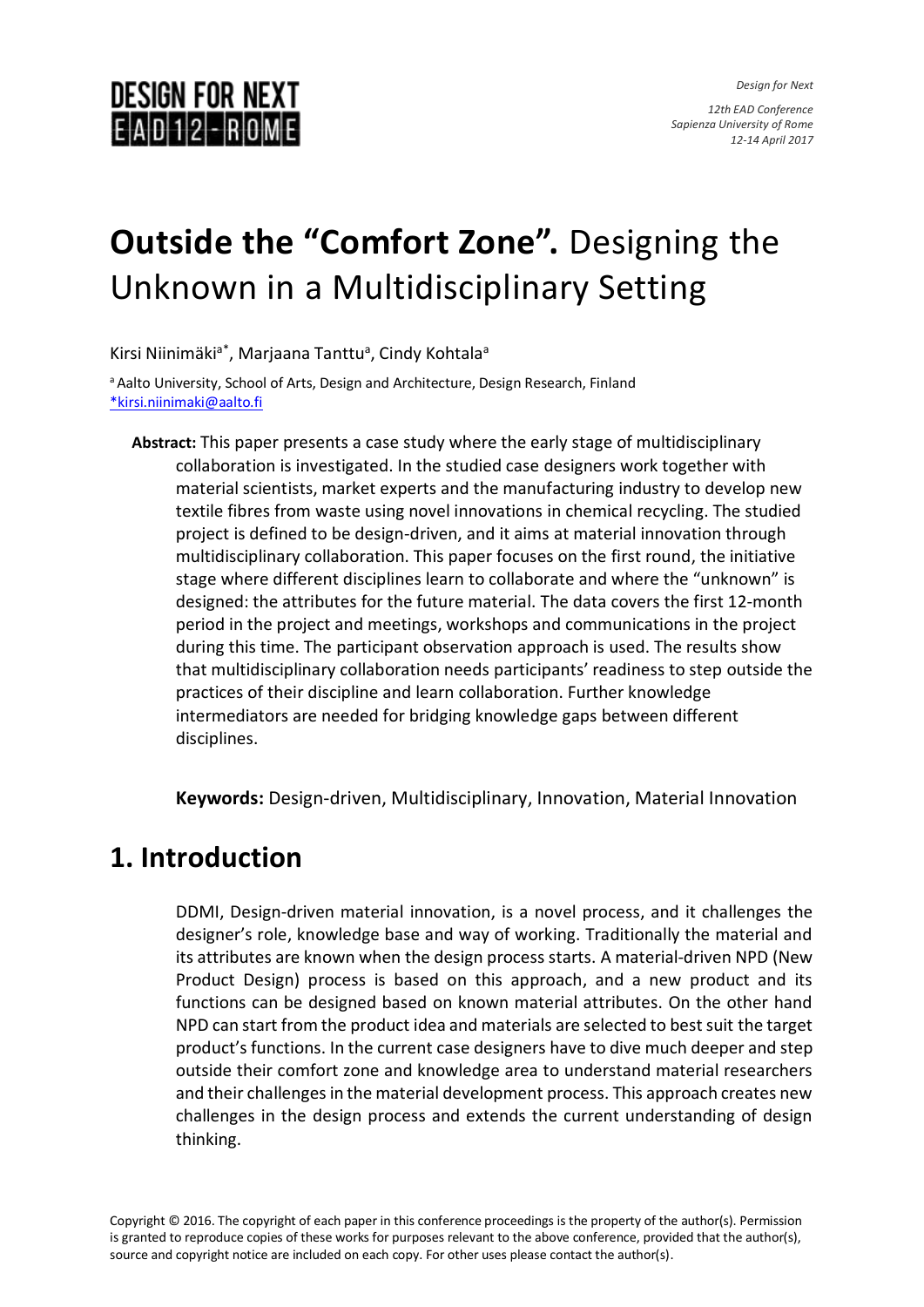A suitable and novel design thinking approach needs to be constructed to solve this new design problem, when aiming for a Design-Driven Material Innovation DDMI process. Verganti (2009) has laid the grounds for Design-driven Innovation (DDI) understanding, but from an innovation management viewpoint. He focuses on the creation of meaning in a NPD process, where developing appealing products creates new markets, in contrast to meeting current market needs. This is still a very marketoriented approach and not suitable for the current project in a material innovation process. On the other hand the design thinking approach has gained popularity and is proposed to be suitable for all kinds of problem solving, especially so while developing new innovative solutions using flexible and explorative activities (e.g. Kimbell 2011; Brown 2008, 2009). Yet design thinking as a defined method is still evolving, and new knowledge is needed to understand complex multidisciplinary processes while integrating them with the design thinking approach, as is the case in this study on design-driven material innovation.

Earlier studies have shown that the innovation process is challenging. Especially it is hard to share knowledge in the innovation process (Smulders & Bakker, 2012). Boundary objects (Star & Griesemer, 1989 cited by Stompff, G. & Smulders, F. 2015) can help as they serve to transform knowledge across barriers (e.g. Carlie, 2002, 2004), and these are especially valuable in NPD process (e.g. Bechky, 2003). Carlie (2002, 2004) has identified e.g. methods, models and maps as boundary objects, which can help the shared understanding to happen. Boundary objects "sit amidst all practices" meaning that one can be "placed" between different disciplinary practices. Yet it is also integrated in some level into different disciplines and can act as a node, and therefore it can transform knowledge between disciplines (Star & Griesemer, 1989 cited by Stompff, G. & Smulders, F. 2015).

Recently scholars have been proposing that in NPD processes designers should expand their roles and designers should lead and strongly support the whole process (Perks et al. 2005). Moreover e.g. Turner (2003) proposes that designers take roles like interpreter, coordinator and facilitator in an NPD process. The designer's role is shifting, also in the textile material field as in the current case. Yet only a limited amount of knowledge exists based on empirical research, which could show the dynamics in and explain this emerging phenomena of using the design-driven approach in multidisciplinary collaboration. Can the designer be in all cases the facilitator who enables different disciplines to work together? Or does co-learning happen at a deeper level with the help of design thinking and through design methods? Is the designer's skillset and understanding enough when aiming for material innovation? How to overcome obstacles in multidisciplinary collaboration? Are boundary objects enough in this process?

Ordonez et al. (2012, 7) argued that in the case where a new product is designed from waste material the current knowledge from the NPD process is not sufficient. They argue that more up-front activities are needed, when "the design objectives are too vague in relation to objectives of traditional product design". This is also true in a research and development project that uses textile waste to develop new fibres by using novel innovations in chemical recycling. In the current case the unknown areas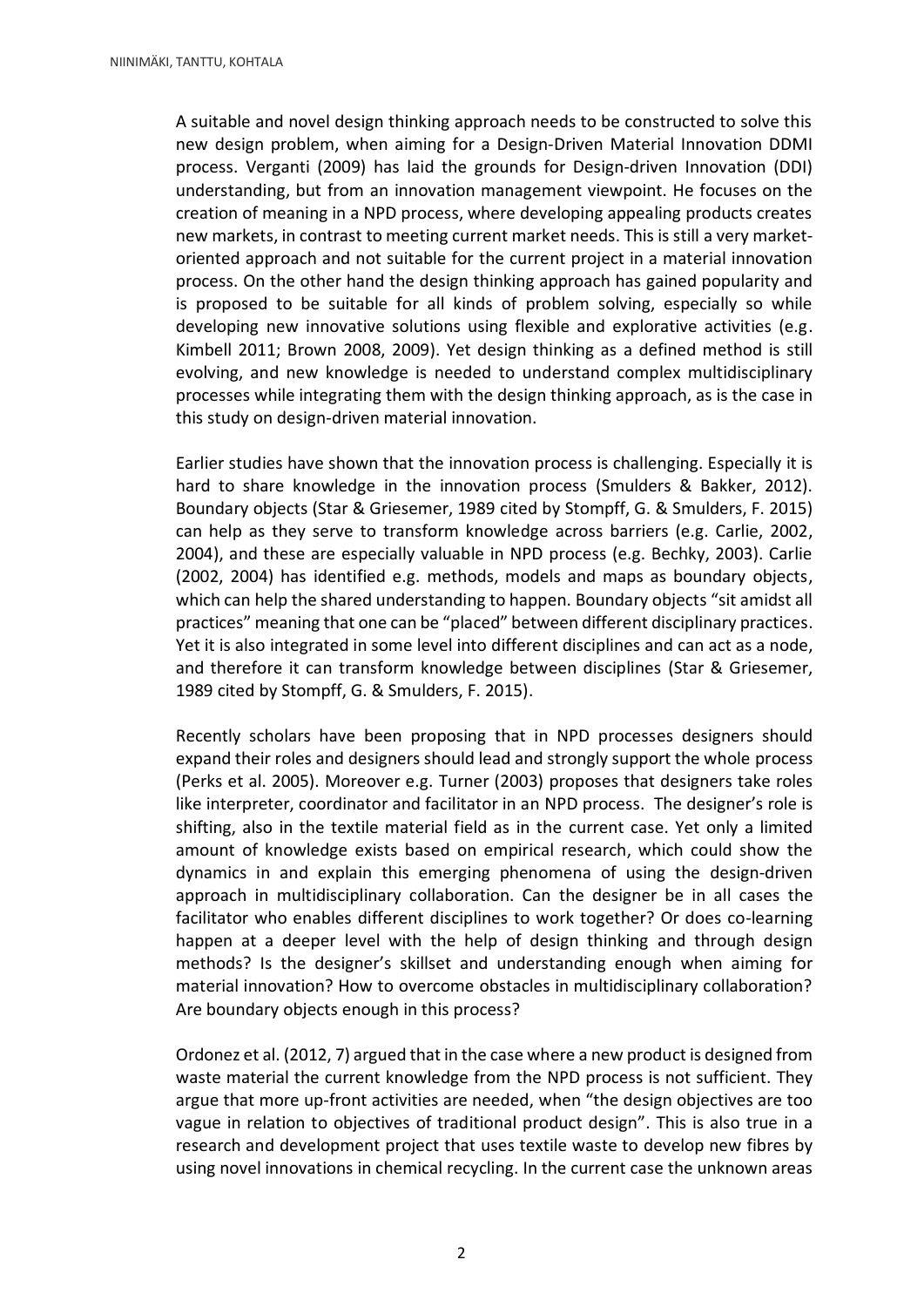are the future material attributes, products and application areas as well as knowledge from the end markets and trends.

"How can we design anything if the material properties are unknown," was pointed out by a designer during the first official project starting meeting in the EU in Brussels, June 2015. This question can be seen as the main challenge in this research and development project, especially how to design future material attributes and material innovation in a multidisciplinary setting. We argue that the existing knowledge is not enough if aiming for unknown material innovations. Such an unknown material innovation process is based on future innovation approach, which according to Stompff and Smulders (2015) needs new framing and further study. Moreover new design thinking, understanding and methods are needed in this kind of unknown process. Therefore new knowledge needs to be constructed, which is based on empirical data from a material innovation process.

## **2. Research Objectives and Methodology**

This study aims to empirically explore the nature of multidisciplinary collaboration in a research and development project, which aims at design-driven material innovation. The project consists of 18 stakeholders from ten countries. In the studied case designers work together with material scientists, with market experts and with the manufacturing industry to develop new textile fibres from waste using novel chemical recycling processes.

The specific research objectives are to identify 1) the process flow through a designdriven approach, and 2) attributes and elements which enable or hinder the innovation process in the early stage of the project. A case study methodology was adopted. Case study research is particularly suitable while aiming to study emerging phenomena whose dimensions are not yet fully understood (Yin, 2003).

The research uses the method of participant observation. The data has been collected during the first 12 months of the project. It consists of videos, audios, and field notes from meetings, workshops and communications (e-mails and skype calls) during the first year, which resulted in constructing the first design brief for future material attributes. In addition the data consists of questionnaires which were sent to all participants after workshops to map partners' opinions about workshop activities and improvement proposals for the next workshop.

Descriptive analysis has been used to construct themes for this study. Four researchers have had several iterative analysis sessions throughout the first 12 months to build understanding of the project's general flow, over workshop activities and their impact. There was an equitable division of responsibilities amongst the research team. Two of the researchers were in charge of data collection and its subsequent transcription. The other two were actively involved in both facilitating and participating in the workshop activities. These varying levels of participation also contribute to different levels of understanding.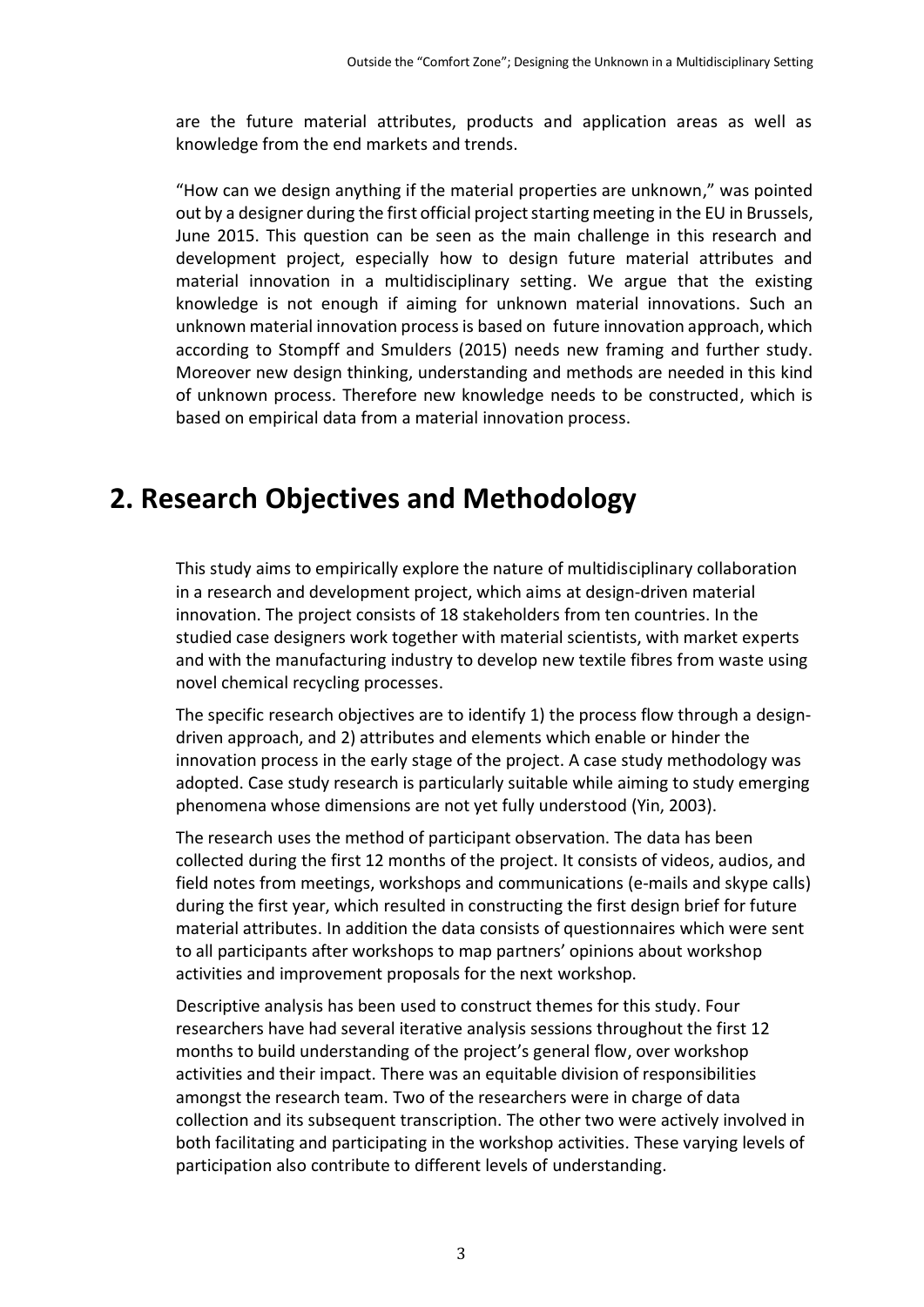## **3. Results**

### 3.1 Process flow

In the studied case the whole project flow is organised around shared workshops which replace conventional project meetings. Four times a year all representatives of project stakeholders, around 30-35 participants, meet and work together with specific topics and tasks in a creative and design-driven way. In the early stage of the process, the topics have been 1) mapping interesting material properties for future materials, 2) building scenarios for new material properties in suitable use contexts, 3) trying to understand framings, technical possibilities and limitations.

The first year's workshop themes have been the following:

WS01 - KICK-OFF – KNOWLEDGE SHARING

**Starting to understand the project and getting to know each other.** 

WS02 – CYCLE A, DESIGN CYCLE, STEP 1 – ANALYSE POTENTIALITIES

- Painting the landscape, opening opportunities, ideation.
	- WS03 CYCLE A, DESIGN CYCLE, STEP 2 DEFINE NEW REQUIREMENTS
- **Narrowing down, bringing in realities.**

WS04 - CYCLE A, DESIGN CYCLE, STEP 3 – DEVELOP SOLUTIONS

 Laying the ground for the first design brief; selecting/narrowing, defining material properties suitable for different scenarios.

Designers who work in the project have done most of the work in planning and facilitating the workshops. As a result, the activities have remained closer to the comfort zone of designers than that of material scientists. Several requests, written down in feedback questionnaires, of adding presentations and clarifying the goal of creative activities can be a signal of having pushed material scientists far outside their professional practices and their own comfort zone.

Between the main workshops, smaller, local workshops have been organised, where designers, material scientists and industry representatives of just one country have worked intensively together to build shared understanding through design-driven methods and to get a deeper understanding of each field. In these sessions, e.g. the understanding of industries' strategic work in the material field is grounded. Furthermore several meetings between designers and material scientists have been organised to understand the material development process. Further meetings between designers have been carried out to develop the design-driven methods and activities.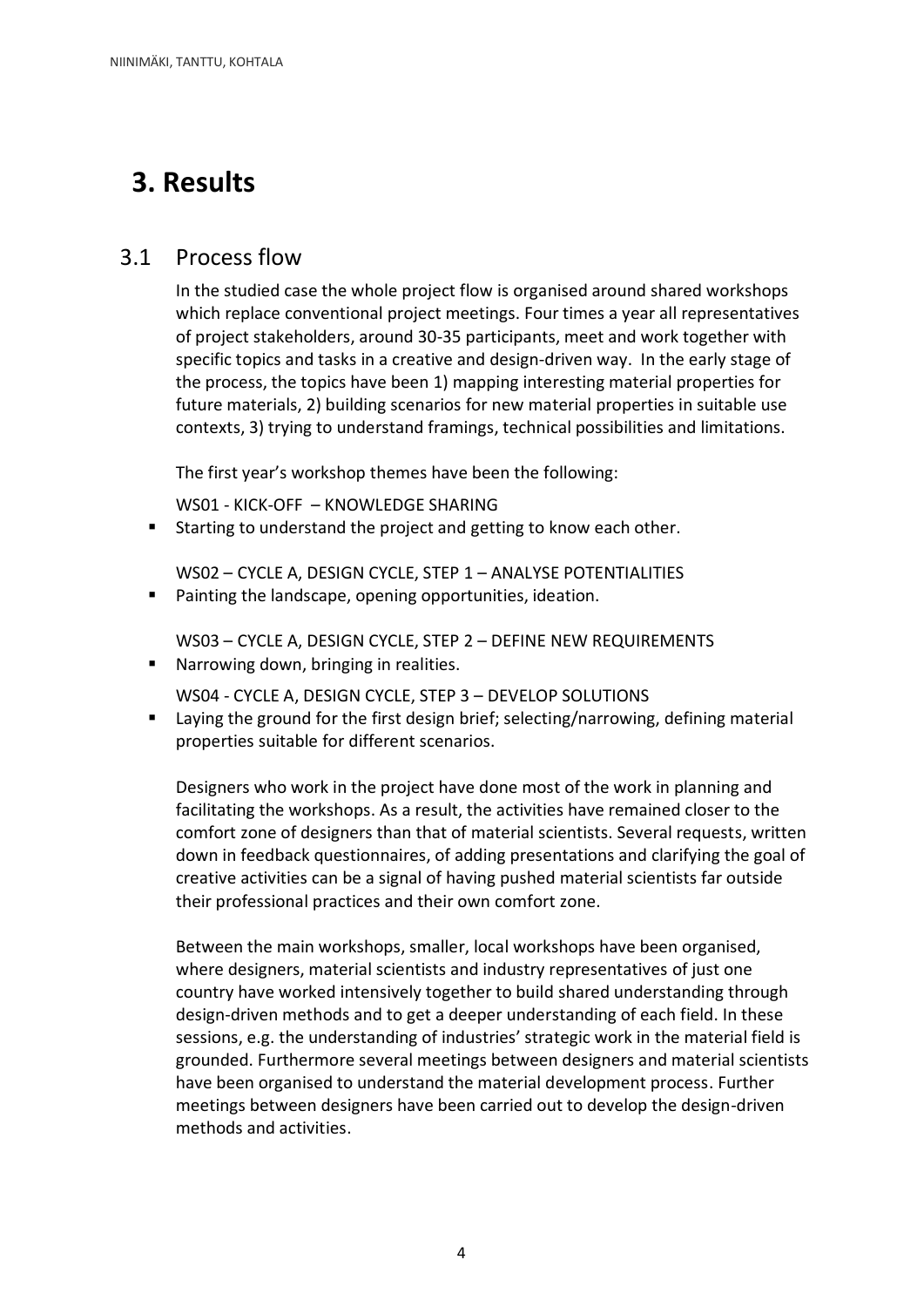The process has been iterative including widening of the scope with new ideas and thereafter narrowing the scope through selecting focus areas. Several boundary moments have been identified, which will be described in the following section.

### 3.2 Boundaries observed in the process

In teamwork members of the team often know each other and work well together. They have previous experience of collaboration or they present a knowledge area that is familiar to all team members. However the situation is different in a new project with multidisciplinary team members who might have difficulties in understanding each other or differences in disciplinary practices. Especially new is this kind of "teaming" between material scientists and designers in the textile field. Stompff and Smulders (2013, 148) point out that team members can experience boundaries at any point in time: in the early stage of ideation and imagining, in felt demarcations between specialists, departments or functional units. Furthermore they point out that specialist team members might have trouble making sense of each other's "messages, situations and challenges" (ibid.)

The following boundary moments and aspects have been identified in the studied case.

#### **Design-driven process**

Design-driven processes and creative practices have not been familiar to all participants. "Why we are doing this activity" has been a comment we have heard many times during the workshop or after the sessions.

Quote from a WS03 feedback survey: *"From a scientists' perspective, the topics in this workshop felt quite repetitive. I could not really understand if there was a difference between megatrends, scenarios, etc. In my opinion, it would be really helpful, if those people who actually work with the output from the workshop could explain how they use the obtained information in order to make things clearer."*

Explaining to participants before the session the goals of the activity and its connection to the goals of the project would have helped participants to be motivated to join the action. This explanation cannot be clear or detailed enough: if this link between activity and learning outcome is missing, participants' motivation decreases easily. Designers' way of opening wider perspectivesthrough collaborative imagination has been quite challenging to other disciplines. Designers also try to keep the process open as long as possible to collect all the ideas and not to limit the concept development phase too soon. This approach has confused some participants who have been wondering why the process is not proceeding or why the technical limitations are not included in the discussion "early enough". Furthermore participants who are not familiar with design processes have wondered why critical discussion is not included in the brainstorming session (e.g. technical limitations). The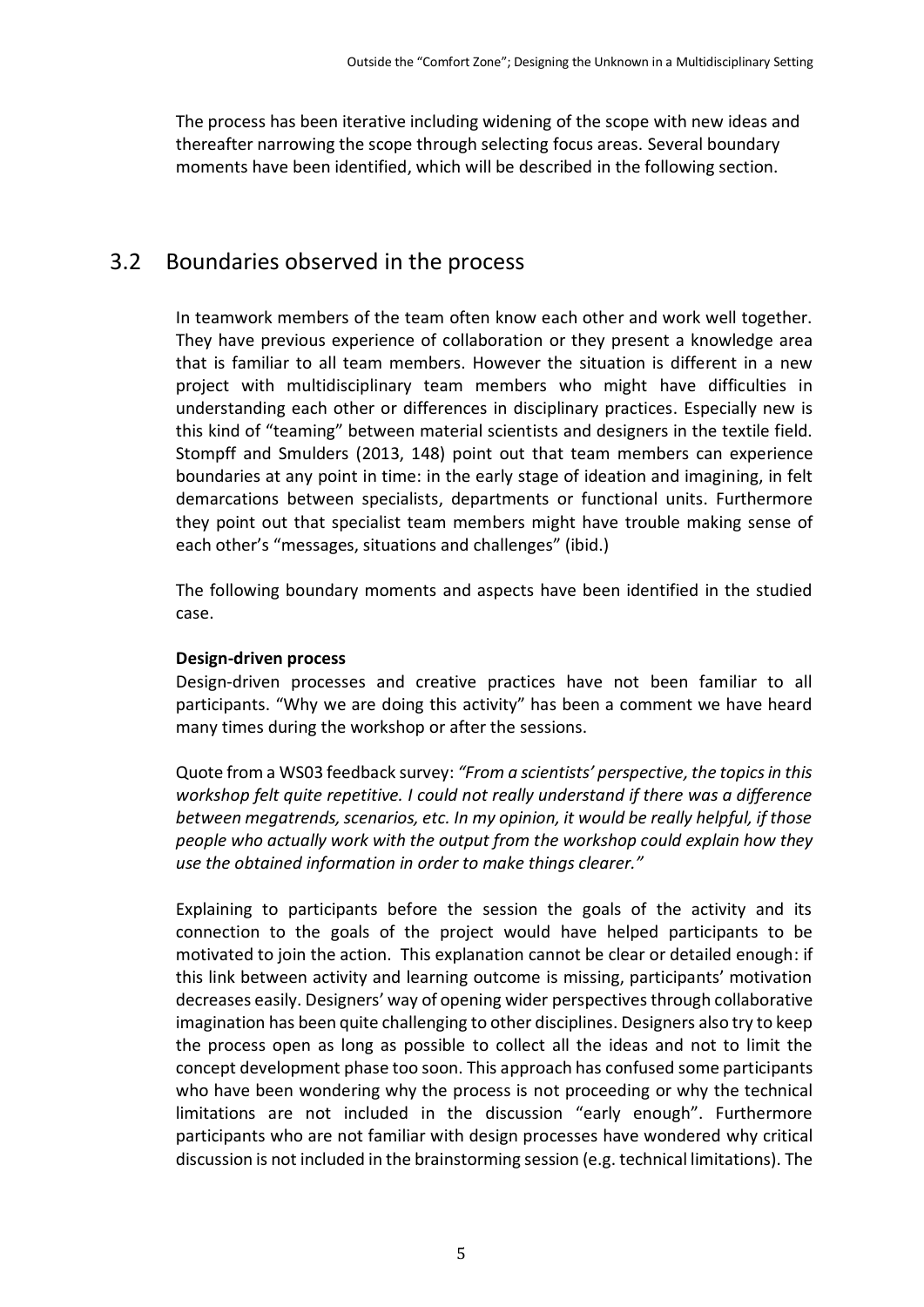following discussion happened during a brainstorming sessions, which was instructed to be free from limitations, a sort of a "dream island".

*"A (Designer)–Can I say something. In the brainstorming we have to understand if an idea could be empowered. B (R&D Specialist) –The question is price… A (interrupting)–Yea, but we don't have the problem of price now… B (also interrupting)–Ok, I don't speak more, excuse me. A: No no no, what I mean is that it could be a choice to produce something that is more expensive, we have had an idea to understand if it makes sense… (A and B continue speaking on top of each other)"*

#### **Engaging in or disengaging from activities**

In the first project cycle the workshops have based on creative activities. Some moments can be identified where these creative actions have caused disengagement. It has been easy to notice how in some stages e.g. material scientists feel unmotivated to participate in creative practices and are stepping out from the working process. Also situations where the group discussions have included only a few voices easily unmotivate other partners and therefore side activities happen.

#### **Building a shared language**

A shared language needs to be created in multidisciplinary collaboration. The meaning of terms like fractionation, dissolution and regeneration were unclear to many designers or industry partners. Similarly, basic textile concepts, such as nonwoven or filament were used vaguely, e.g. by those who have a background in chemistry, marketing or industrial design. On the other hand, some confusion was created through words that carry different meanings in different fields. What a person is referring to by using words like prototype, concept or spinning highly depends on his/her background.

#### **Different tempos in the paths of development**

It has taken quite a long time to understand that the current project include two different tempos; the material development advances more slowly than the design concept process. Two tempos have caused a lot of discussion and critical comments especially in the third and fourth quarter of the project. This has been obvious especially in the steering group meetings, and this discussion is still going on.

#### **Setting the goal**

Different disciplines have had different understandings of the project's goal. One boundary moment was when a material scientist was wondering why designers cannot wait for the scientists to solve the technical feasibility and sustainability issues before ideating "how to make it [material attributes] even better". From designer's point of view influencing material properties already early on in the process is exactly the aim of design-driven material innovation process. The designers want to push the boundary and reach high quality and properties that can add value to this new material. Accordingly designers bring in market- and user-centred viewpoints while simultaneously challenging material scientists to raise their ambitions. The other discussion has been the positioning of the goal in two different ways: are we aiming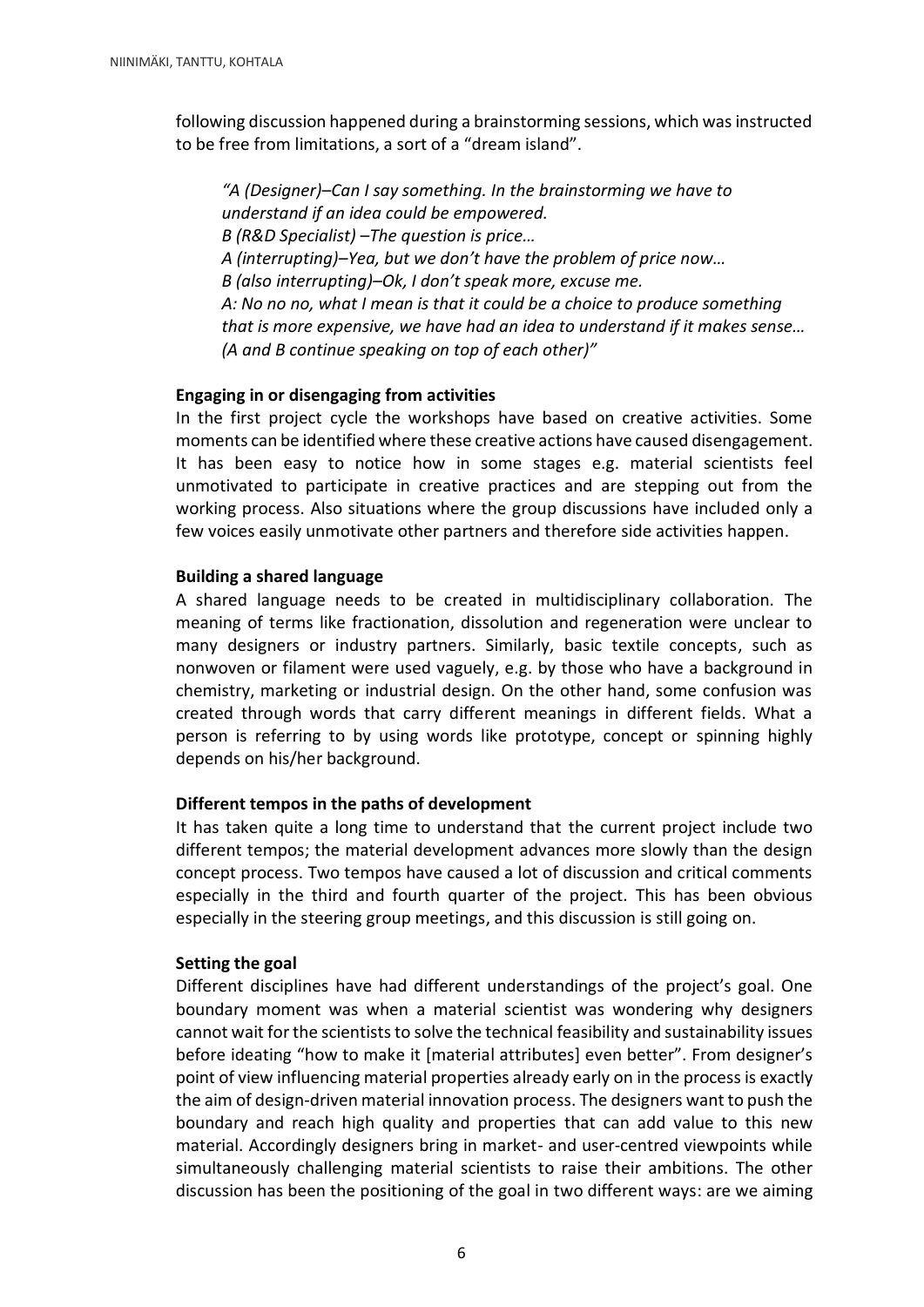for a goal that is easy to reach when the project ends in 2018 or are we challenging ourselves a bit more and aiming for future openings, which are not so easy to reach in the project timeline. Even so, the project goal has been quite vague and a shared understanding of what the material innovation is we are aiming for is still missing, after one year working together.

A shared goal helps to cross boundaries. In our case the future scenarios can be understood as boundary objectsin the early stage, as "a map" towards a shared goal. Yet the shared goal has not been formed or argued collectively and this has caused some frustration during the process.

Moreover some boundary objects might help the multidisciplinary discussion and in our case material samples have worked as boundary objects, crossing over disciplinary borders. Touching, feeling, showing and explaining with material samples have helped to create a shared vision of future materials. Here the haptic experience, and pre-knowledge of materials and their technical and functional properties, are shared through a conversation, building a grounding for shared material knowledge and crossing disciplines.

### 3.3 Stepping outside disciplinary practices

Joint practices are what team members do together (Stompff and Smulders 2013). In joint practices, in workshops a shared mindset and shared vocabulary have been constructed. We have learned through joint practices what material attributes mean to textile designers, material scientists, industry people, textile engineers or to business people. On the other hand design methods have been used (creative practices) in the workshops which has caused uncertainty among some participants. Sharing and spreading knowledge among disciplines is complicated because of differences in disciplinary practices (Stompff and Smulders 2013). Designers are used to approach problem solving in an experimental and open way, using collaborative imagination as a tool for shared knowledge. Material scientists are used to working in laboratory surroundings and using more quantitative methods than qualitative ones. Yet especially in textile material development, material scientists use also material experimentations as a method to develop materials further, but always evaluating the results through quantitative methods. Industrial partners are used to fast business development and looking at things from the point of view or their customers, an intention which is not always aligned with inventing something totally new, which is quite slow development process in the material field. As a designer summarized the results of a brainstorming session: "So I'm sure you agree there's no clear conclusion there, other than that it was a fantastic journey, push and pull between technical and creative dreaming and our industry partners saying I really want this, our customers want this." Especially the different tempos in the design concept development path and material development path have caused contradictions. In the investigated case all partners have been challenged to step outside their comfort zone and known disciplinary practices, also designers.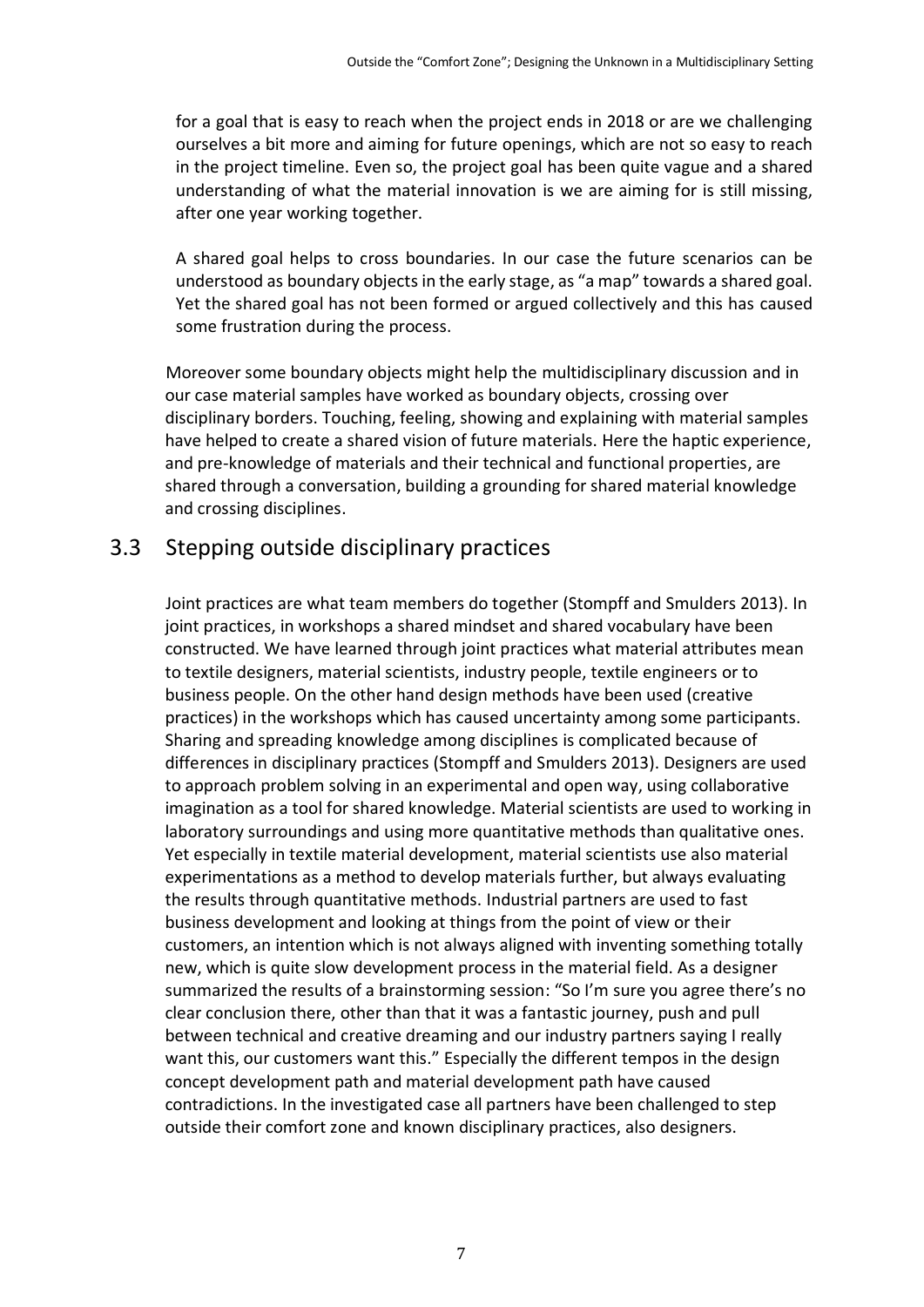### 3.3. Knowledge gaps between disciplines

Creative workshops have been the tool and setting, a kind of platform to build shared understanding and shared knowledge in the studied case. In the early phase of the project, workshops served participants' getting to know each other, getting to know the subject area under study and further getting familiar with the ways of working (creative practices).

Based on our empirical data we claim that a sufficient level of common understanding has not been achieved through the workshops and knowledge gaps have existed between disciplines. Special knowledge from the technical process of regenerating textile material remains unknown for people outside material science. Such specialist technical knowledge is hard to understand if you have only textile or fashion design knowledge. Here we have used a different approach to build bridges between different disciplines, which is described in more detail in the following section.

### 3.4. Intermediators to bridge knowledge gaps

When knowledge needs to be transferred across disciplines e.g. standardized forms work well as boundary objects, but when something new needs to be invented boundary objects are not enough (Stompff and Smulders 2015). This is especially the case when there are contradictory aims and when knowledge has to be transformed between disciplines. When there is a deep knowledge gap between disciplines, a new person is needed, a person with a different knowledge base and skillset than designers'. Based on our empirical data and results we claim that in unknown material innovation processes an intermediator (or intermediators) is needed. In our case the intermediators have been textile engineers who have been needed between material science, industry and designers. We can argue that textile engineers are accustomed to communicate with all these fields, design, industry and material science, and therefore they can represent the mediator who can visit different disciplines to create a link between them. Accordingly, they can be seen to have the same role as pointed by Star and Griesemer (1989), the boundary object which can be located between disciplines and which includes (or knows) some disciplinary practices from all disconnected disciplines. These intermediators have been most important especially for integrating all knowledge from different processes to construct the first design brief. Different kinds of information from creative scenario workshops and scientific material development work, technical limitations and industries' realities for strategic material selection according to material's functional properties, had formed a foundation for new knowledge building. In this process the goal has been the first design brief for future materials and their attributes. This needed to be formed in a language that can be understood by designers (expressing material attributes in descriptive terms), textile engineers in factories (technical and functional attributes) and moreover material scientists (expressing fibre properties in quantitative terms).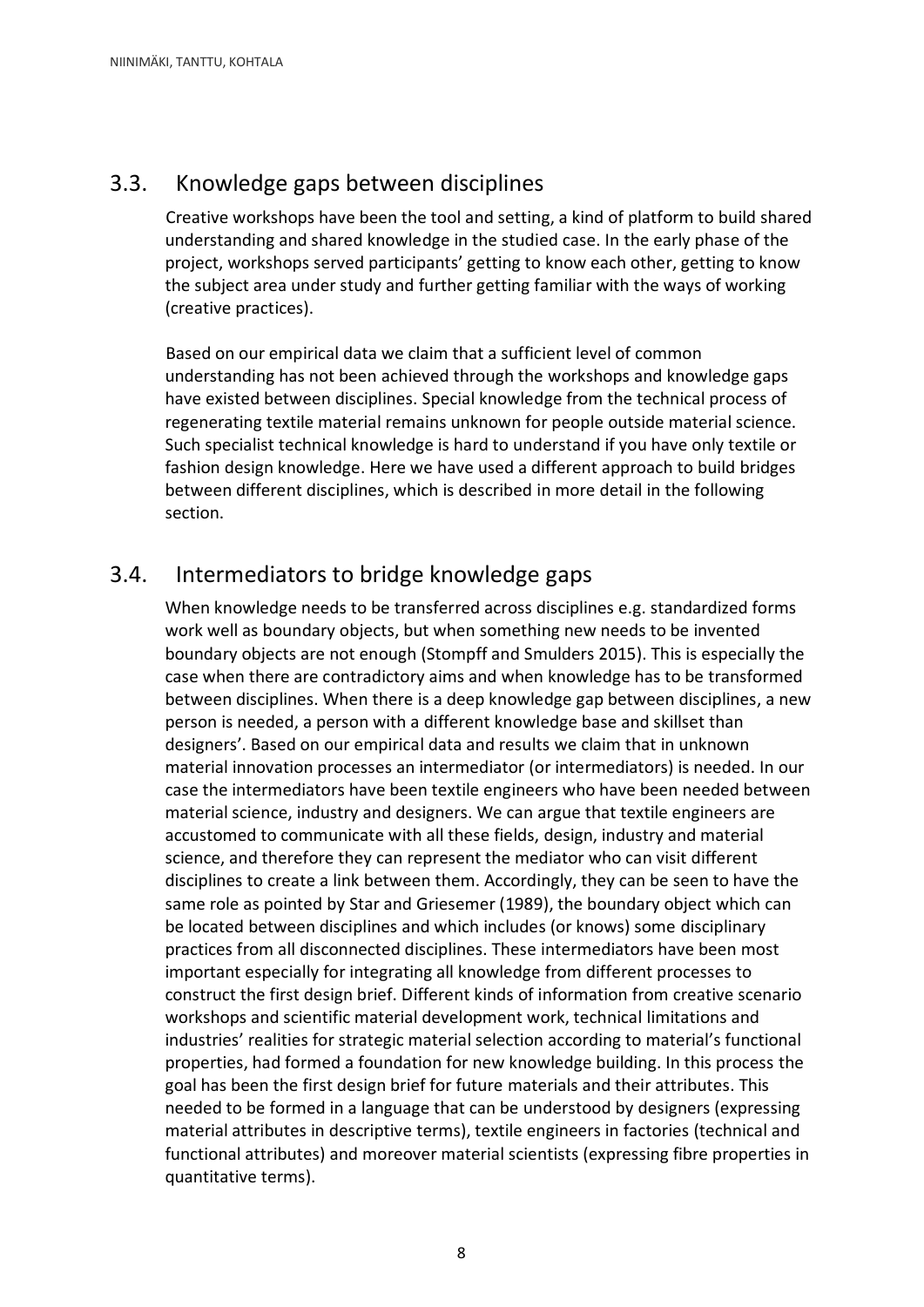### **4. Conclusions**

As Puonti (2004) points out, "*[i]nformation* is a central factor in collaboration: information held and acquired by various participants must be shared. However, information exchange is not sufficient to manage the transforming object: new *knowledge* has to be acquired on the basis of the information and mutual interaction. This implies *learning.* Learning is not restricted to mastering the substance of the case. The participants also have to learn to collaborate." Puonti's argument is in line with the findings from the current case, where the first project cycle can be seen as a huge learning process for multidisciplinary collaboration. After this first cycle the participants can truly move into a shared innovation process.

In the studied case a shared learning process is quite a central element of an unknown material innovation process. Shared learning challenges everyone. Everyone has to step outside their "comfort zone", their own disciplinary knowledge and professional practices. Accordingly a platform or "playground" between disciplines needs to be constructed where the shared innovation process can happen. Furthermore, everyone has to be open minded and ready to "play" with designdriven methods to start the multidisciplinary collaboration and to achieve the right mindset for shared learning. In a multidisciplinary project targeting future innovations, co-learning is key. Even if the project is defined to be design-driven, the idea is not to educate material scientists to work like designers or use methods that are familiar to designers only, Instead the point is to develop new methods suitable for this new situation where different knowledge areas are well presented. Furthermore as the design-driven approach is evolving and gaining popularity, it is good to recognise that design thinking is becoming a platform or integrative discipline, which can connect different professionals and even academic disciplines, but designers do not always have to take the lead in this.

Based on our findings we argue that in a material innovation process more than boundary objects are needed to construct shared understanding. Stompff and Smulders (2013) argue that designers can expand and cross boundaries, and therefore they have skills and boundary spanning capability. They claim that this is a natural skill for designers and they call this boundary spanning "mirroring". Mirroring means that designers are able to collect all different information needed for NPD; they can integrate all needed aspects and knowledge and show this process as a sketch, or idea or communicative prototype for a new product in a way and language that is easily understood by everyone. Mirroring can result in a solution when the product to be developed is more or less known for team members in an NPD process. Yet our empirical findings show that the process is more complex while aiming at new material innovation. Designers' skills alone might not be enough in this process. Designers will have to have deeper understanding of technical challenges to be able to design future material innovation, even in collaborative and multidisciplinary settings. Based on our findings, knowledge intermediators are needed to bridge knowledge gaps between disciplines. In our case the knowledge intermediators have been textile engineers who know different disciplinary practices and can transform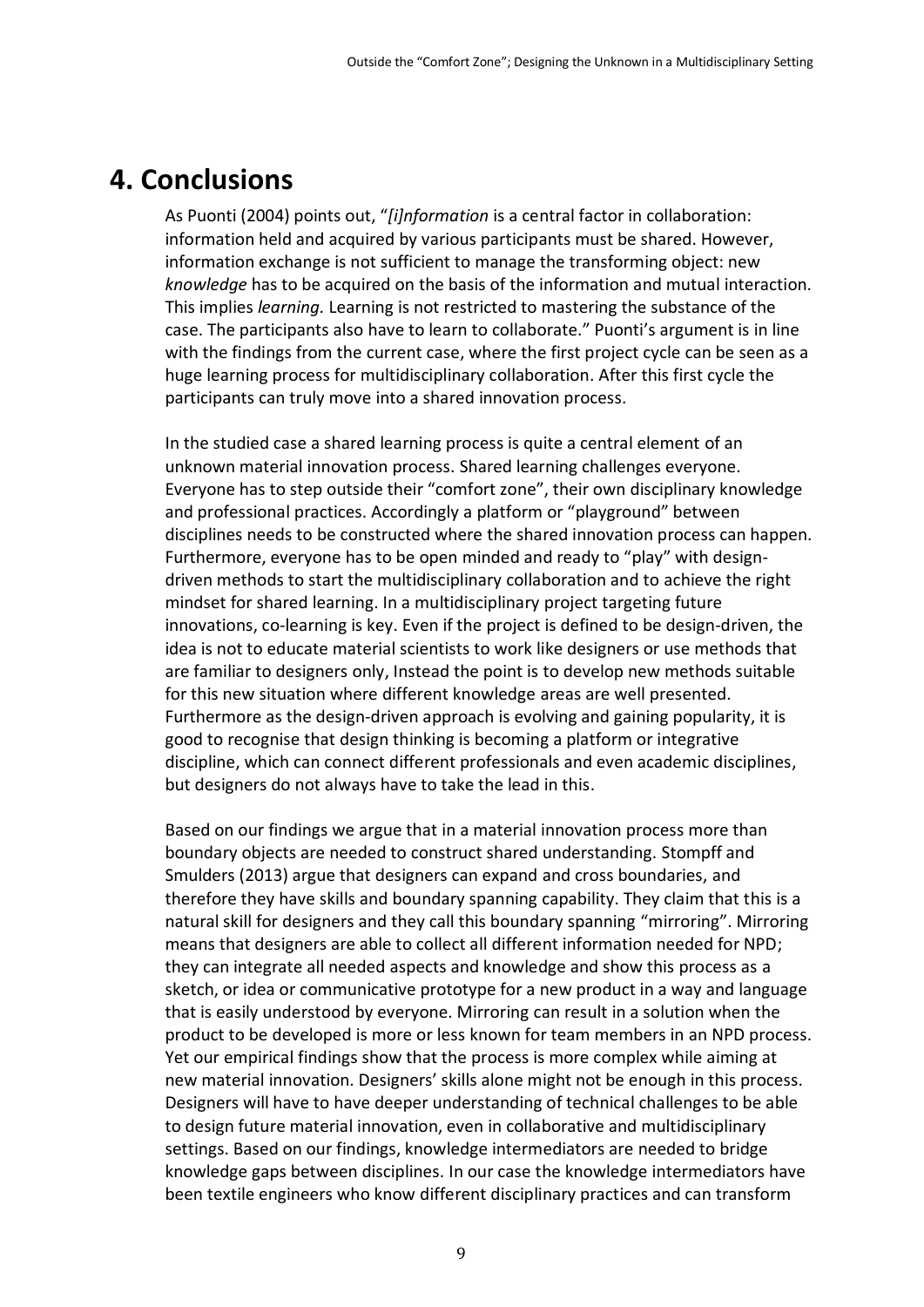knowledge so that shared understanding can happen. In our case the knowledge intermediators have had same knowledge foundation but have worked in three different contexts: material science, industry and design research. This setting has enabled the first brief to be constructed in a manner that it is possible to be understood by designers, industry and material scientists through qualitative and quantitative information.

## **5. Discussion**

When developing future materials and unknown material properties there currently are a lot of challenges, at technical, material, design and process levels, but there are also a many opportunities to create future innovations. How to achieve design-driven material innovation? In the current case one third of the project has passed. We are still wondering if we are going towards the right goal, towards material innovation. Is the goal clear and shared? Or do designers, who are leading this process, remain too much in their own professional knowledge area and in creative practices? In the next cycle B the methods need to be developed so that other kind of knowledge is also strongly included, knowledge and methods from material science and from industrial business realities. The next cycle might be easier after cycle A, where we have learned to collaborate in a multidisciplinary setting. The next cycle can concentrate more on pushing the innovation forward. We shall study these issues further along the project. Moreover designers' emerging "NEXT" thinking skills will be under investigation, as this multidisciplinary project proceeds.

## **References**

Bechky, B.A. (2003). Transformations of understanding on a production floor. *Organization Science*, 14, 312-330.

- Brown, T. ( 2009). *Change by Design.* New York, NY: HarperCollins.
- Brown, T. (2008). Design thinking. *Harvard Business Review, 86*(6), 84.
- Carlile, P. R. (2004). Transferring, translating and transforming: an intergrative framework for managing knowledge across boundaries. *Organization Science*, 15, 555-568.
- Carlile, P. R. (2002). A pragmatic view of knowledge and boundaries: boundary object in new product development. *Organization Science*, 13, 442-455.
- Kimbell, L. (2011). Rethinking design thinking:Part I. *Design and Culture, 3*(3), 285-306.
- Ordonez, I., Rexfelt, O. & Rahe, U. (2012) From industrial waste to product design. *DesignEd Asia conference proceedings, Incorporating Disciplinary Dynamics Into Design Education,* 65-77.